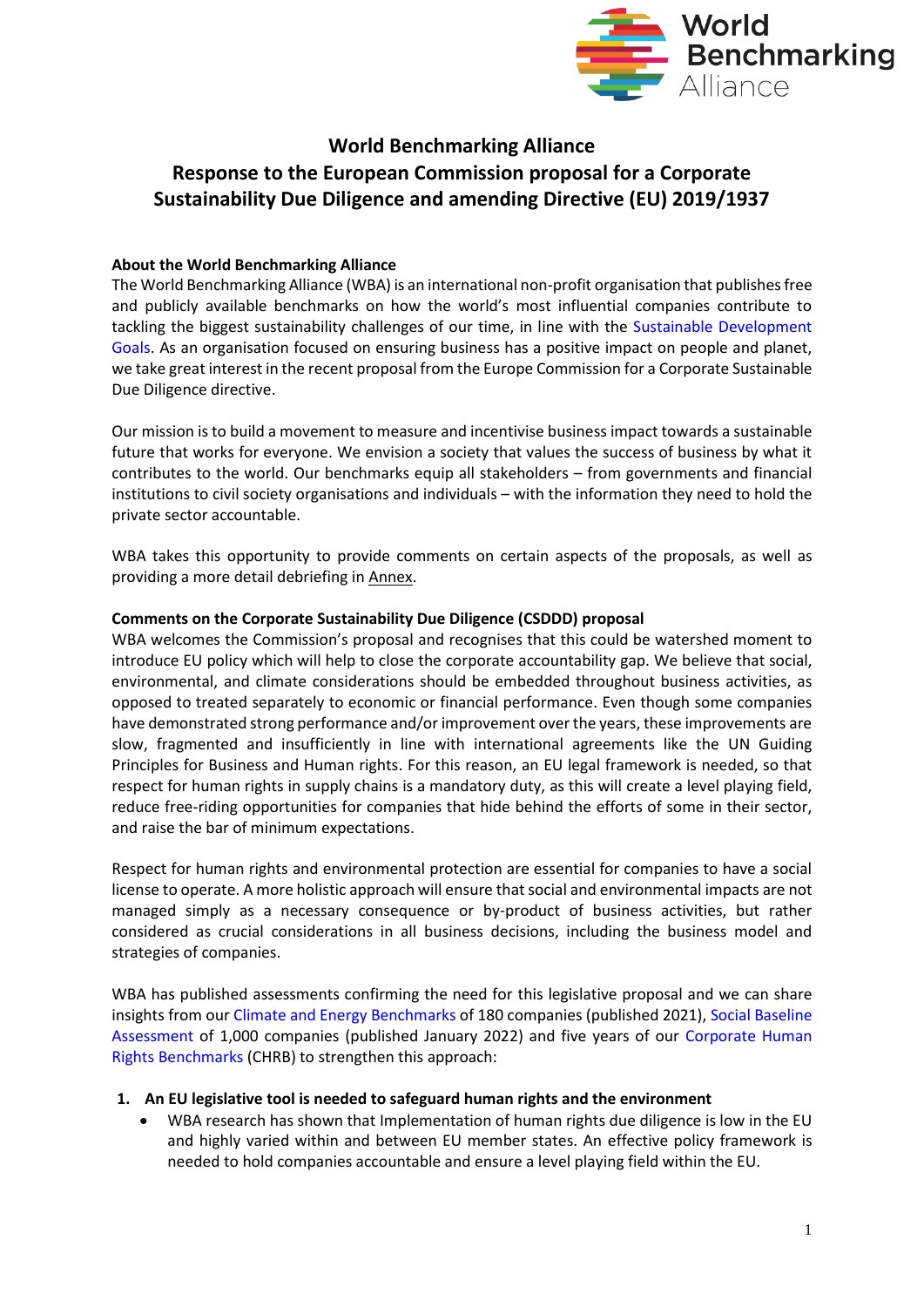

- In ou[r 2022 Social Baseline Assessment,](https://www.worldbenchmarkingalliance.org/research/2022-social-transformation-baseline-assessment/) we found that the average human rights score for the entire sample of EU based companies was 3.8 points out of 10, while 18% of EU companies zero on all human rights indicators, suggesting a weak level of implementation of due diligence frameworks such as the UNGPs or OECD Guidelines and showcasing the need for reinforcing an effective policy framework across the EU.
- **2. Board accountability for human rights and climate mitigation is critical to improve company performance in transitioning to net-zero**
	- Without board responsibility for climate strategy and targets, business climate action will be insufficient to align with the EU Green Deal and Paris Agreement.
	- Our [Oil & Gas Benchmark,](https://www.worldbenchmarkingalliance.org/publication/oil-and-gas/) assessing 100 companies (16 HQ in the EU), shows that companies in high-emitting sectors show limited emissions responsibility through climate targets and transition planning. Similarly, of the [50 electric utility companies assessed](https://www.worldbenchmarkingalliance.org/publication/electric-utilities/) (12 HQ in the EU), 47 have not aligned their targets with their 1.5°C pathway. Adequate responsibility and accountability at board level is needed to ensure companies implement climate targets in line with the EU Green Deal and Paris Agreement.
	- Respect for human rights starts with a global company strategy, with the right commitments and assigned board accountability – without it, corporate performance on social issues will not sufficiently improve.
	- The WBA's [Corporate Human Rights Benchmarks](https://www.worldbenchmarkingalliance.org/corporate-human-rights-benchmark/) (CHRB) examines board level accountability as a critical aspect of respect for human rights. In our most recent benchmarks we found clear differences in human rights performance between companies with board-level policy commitments to respect human rights performed versus those without (27% vs 9%), with a named board member or committee charged with oversight and expertise on human rights (40% vs 14%) and where there was a link with board level remuneration.

#### **3. Board remuneration should be linked to sustainability performance**

- The [CHRB](https://www.worldbenchmarkingalliance.org/corporate-human-rights-benchmark/) results have shown that companies in which at least one Board member has incentives linked to aspects of the company's human rights policy commitments do better overall than their peers (of the ten companies that met this requirement in 2019, seven scored above 60% (against 24% on average across all companies) and were in the top 15 out of 195 companies assessed). As a specific example, Total's CEO's variable remuneration is partly indexed on Total's CHRB score. The company has demonstrated improvement on the benchmark since its first inclusion in 2017.
- Within the [Climate and Energy benchmark](https://www.worldbenchmarkingalliance.org/climate-and-energy-benchmark/) focused on Electric Utilities we see that companies are failing to back up Climate commitments with high-level strategic buy-in, comprehensive long-term finance strategies, transparency around projected generation and stress-tested climate scenarios. Further evidence indicates that for 90% of the companies, either ties still exist between executive remuneration and fossil capacity growth, or it is unclear whether these ties have been cut, and these companies have not committed to stop new fossil fuel. This should be prevented.
- Also, within the [Climate & Energy benchmark](https://www.worldbenchmarkingalliance.org/climate-and-energy-benchmark/) with a focus on automotive we see that 23 out of the 30 keystone companies reported having board-level or executive oversight of climate change issues. However, there was little evidence that auto manufacturers are hiring executives who have significant expertise on climate change and the low-carbon transition. We believe this to be crucial to understand the significance of the issue and to draw up mitigation plans.
- **4. Specific climate mitigation measures are needed to improve company performance**
	- Climate change presents a fundamental threat to the enjoyment of human rights and CSDDD must include climate within the definition of adverse impacts.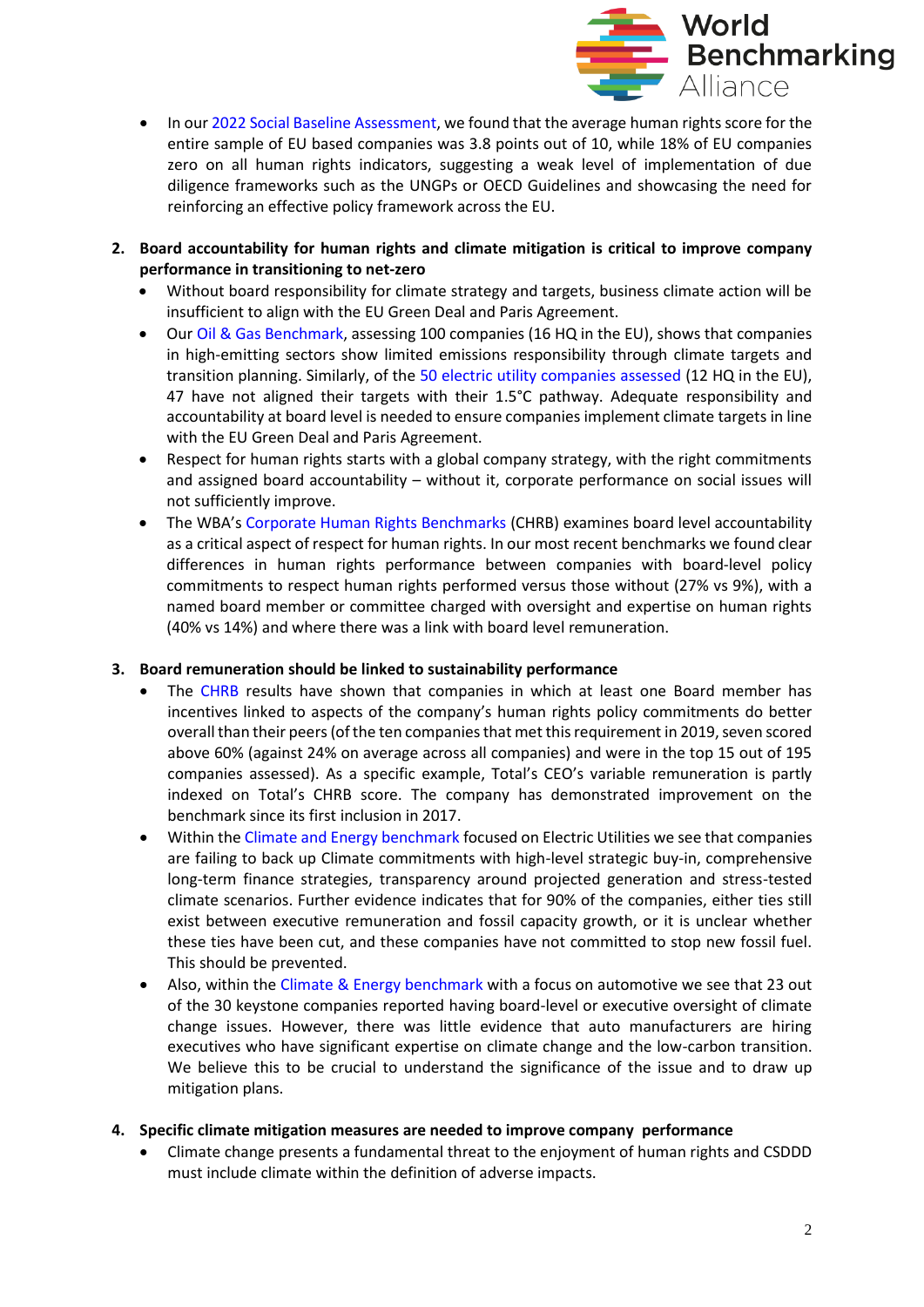

- Climate transition plans should also be informed by and stress-tested against a range of climate scenarios, to quantify the future impact of investment decisions on the low-carbon economy. Our [results](https://www.worldbenchmarkingalliance.org/climate-and-energy-benchmark/) show that companies are failing to quantify the financial impact the lowcarbon transition will pose to their business. 23 out of the 50 electric utility companies do not use any form of scenario analysis. The 27 companies that do use scenario analysis are failing to report the results of their analysis in a meaningful way – with 25 either not reporting results or only reporting the results in qualitative terms.
- A key area of weakness for example in the automotive sector in climate assessments is supply chain management. In the 2020 Automotive Performance Update, more than half of the companies assessed showed no evidence of proactively driving emissions reductions throughout their supply chain in either the manufacturing or vehicle in-use phases, and a quarter of companies did not engage their suppliers on greenhouse gas emissions or broader climate change issues at all. Only three of the 25 companies are either fully aligned or meet 'next practice' requirements regarding supplier engagement on climate issues, indicating collaboration with key suppliers on a joint transition plan.
- **5. Companies should identify their stakeholders and their interests to understand company impacts on people and planet**
	- Corporate directors should balance the interests of all stakeholders, instead of focusing on the short-term financial interests of shareholders, and this should be clarified in legislation as part of directors' duty of care
	- It is crucial to move away from a model where companies only focus on shareholder value, and towards a model where they have a legal duty to identify, analyse and manage wider societal and environmental impacts. To do this, companies must focus on identifying the (potential) impacts of their operations on stakeholders, as opposed to considering the interests of the company's stakeholders, which may at times be different.
	- The interests of all (potentially) affected stakeholders should be represented. The specific stakeholders will vary per sector and company, but is likely to include workers (including in the supply chains), their families, local communities, customers, users, and any other person or group of people whose life and environment might be impacted. The [CHRB](https://www.worldbenchmarkingalliance.org/corporate-human-rights-benchmark/) methodology defines affected stakeholders as*: "Affected stakeholder – An individual whose human rights have been or may be affected by a company's operations, products or services"*.
	- Without the input from (potentially) affected stakeholders themselves, companies are at a risk of overlooking certain risks and impacts. The [CHRB](https://www.worldbenchmarkingalliance.org/corporate-human-rights-benchmark/) results have shown that companies that engage with (potentially) affected stakeholders, including in the development or monitoring of their human rights approach, tend to do better overall on the benchmark than their peers.

#### **6. Financial institutions must align with baseline company rules**

- In 2022, WBA will publish the [Financial System Benchmark](https://www.worldbenchmarkingalliance.org/financial-system-benchmark/) which will assess 400 leading financial institutions (asset owners, asset managers, banks, insurers) on their readiness to address global sustainability transitions and their contribution to the 2030 Agenda for Sustainable Development. The intention is that this benchmark presents the key topics on which stakeholders, including EU policymakers, expect financial institutions to act.
- Financial institutions are key enablers of the economic system. They serve as facilitators and intermediaries for encouraging, mobilising and allocating funds towards their most productive use. They play a critical role in diversifying and mitigating risk. They promote economic growth, drive investment and employ millions of people worldwide.
- The upcoming [Financial System Benchmark](https://www.worldbenchmarkingalliance.org/financial-system-benchmark/) will guide EU policy makers on how to close the corporate accountability gap in this sector and ensure that the sector is subject to the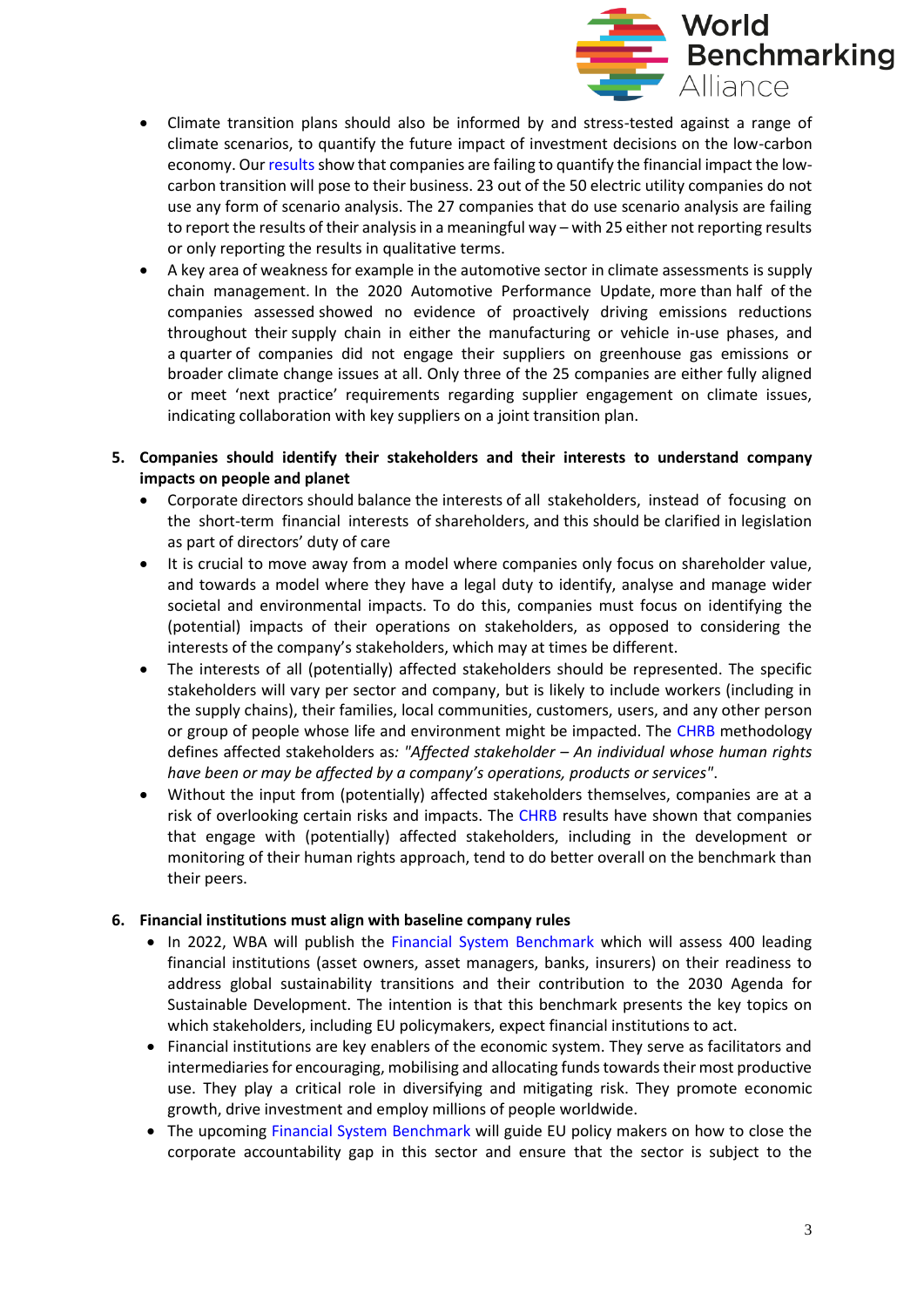

necessary due diligence obligations, taking into account the long-term nature of investment, crediting and other financial sector activities.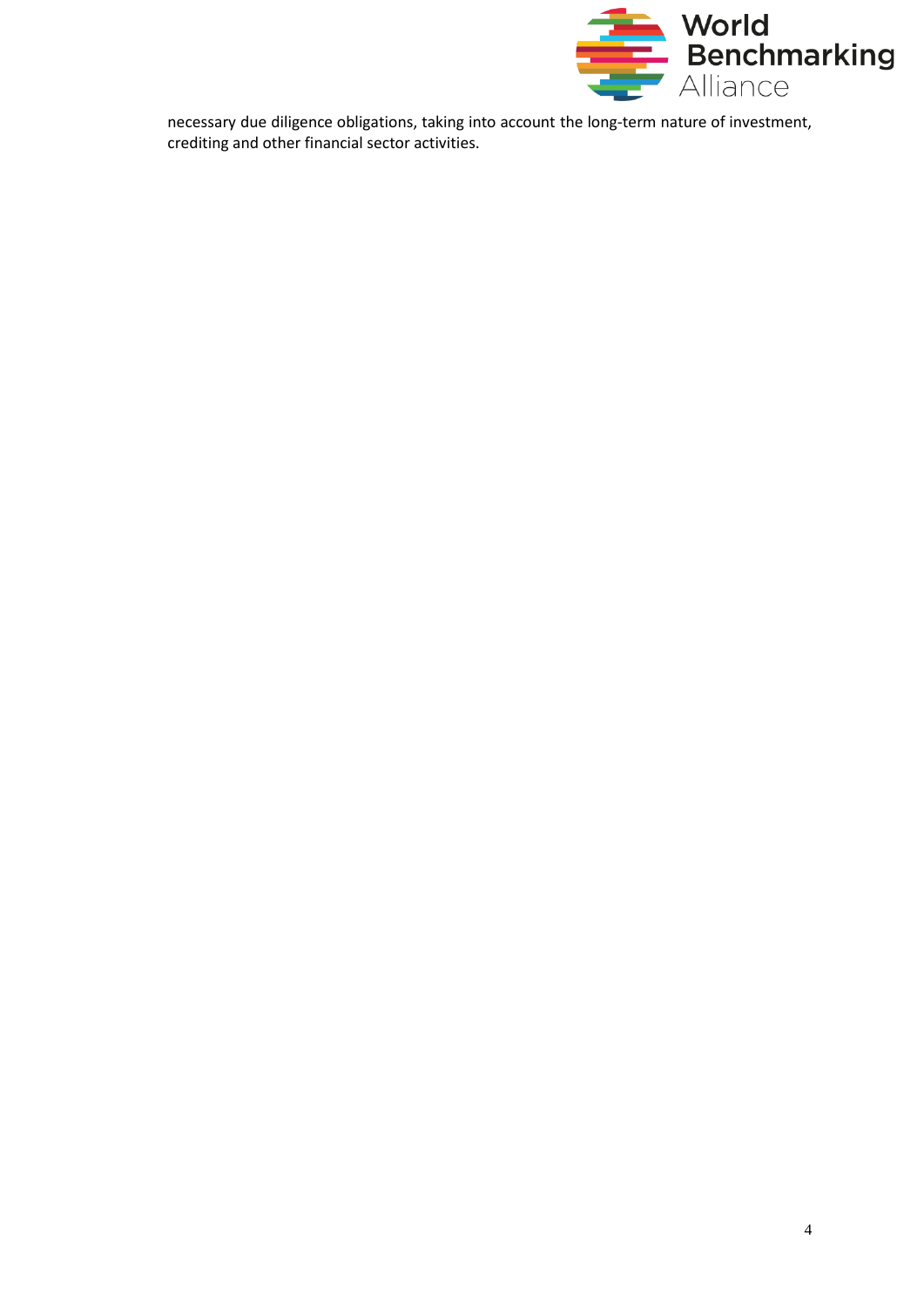

**ANNEX - Briefing based on World Benchmarking Alliance data on over 1,000 companies**

**Relevant insight 1: Companies in high-emitting sectors show limited emissions responsibility through climate targets and transition planning. Adequate responsibility and accountability at board level is needed to ensure companies implement targets in line with the EU Green Deal and Paris Agreement.**

Despite their stated low-carbon commitments, many companies aren't walking the talk when it comes to investment in technology to drive the transition. Our [Oil & Gas Benchmark,](https://www.worldbenchmarkingalliance.org/publication/oil-and-gas/) assessing 100 companies (16 HQ in the EU), shows that scenario analysis does not happen often enough and investment in a low-carbon future is very low; only 30 of the 100 companies assessed reported their proportion of capital expenditure (CapEx) for low-carbon and mitigation technologies in 2019. Existing low-carbon revenue streams are relatively insignificant and the share of CapEx companies are allocating to low-carbon technologies is entirely insufficient to decarbonise at the scale and pace required.

Targets of [50 electric utility companies assessed](https://www.worldbenchmarkingalliance.org/publication/electric-utilities/) (12 HQ in the EU) to reduce emissions are also falling short of the 1.5°C goal. While we see that nearly half the companies have improved target ambition and disclosure since the 2020 benchmark, 47 of the 50 companies assessed have not aligned their targets with their 1.5°C pathway. Our assessments also evidence that the majority of companies' lowcarbon plans remain inadequate to bring about a rapid transition to low-carbon electricity generation.

In the case of the EU, half of 16 EU-headquartered oil and gas companies assessed did not report their proportion of capital expenditure (CapEx) for low-carbon and mitigation technologies in 2019 and plans beyond 2020. Only 2 out of 12 EU-headquartered electric utility companies assessed have set targets that are fully aligned with a 1.5°C pathway and which cover 100% of electricity generation activity.

Incorporating requirements for climate targets and adequate transition planning will be of the essence in order to ensure that company performance is in line with the 1.5°C pathway and the EU Green Deal.

### **Relevant insight 2: Respect for human rights starts with a global company strategy, with the right commitments and assigned board accountability – without it, corporate performance on social issues will not sufficiently improve.**

Since 2017, WBA's Corporate Human Rights Benchmark (CHRB) has been assessing and ranking high risk sectors on their human rights performance. The [methodologies](https://www.worldbenchmarkingalliance.org/research/the-methodology-for-the-2022-corporate-human-rights-benchmark/) look at board level accountability as a critical aspect of respect for human rights – guided by the UN Guiding Principles' expectation that a company's approach be guided from the top of the business. In WBA's most recent benchmarks and analysis we found:

- Companies with **board-level policy commitments to respect human rights** performed much better than companies not making a commitment (27% vs 9%) demonstrating that board level commitments are a critical step towards better performance.
- Companies with a named **board member or committee with oversight and expertise** on human rights performed far better on the benchmark than companies without competent oversight (40% vs 14%).
- Companies with CEO or **board level remuneration** tied to human rights issues scored 57%, while companies who didn't link human rights to remuneration scored 21%.
- Overall rankings and scores for human rights due diligence were both positively correlated with performance on top-level governance indicators.